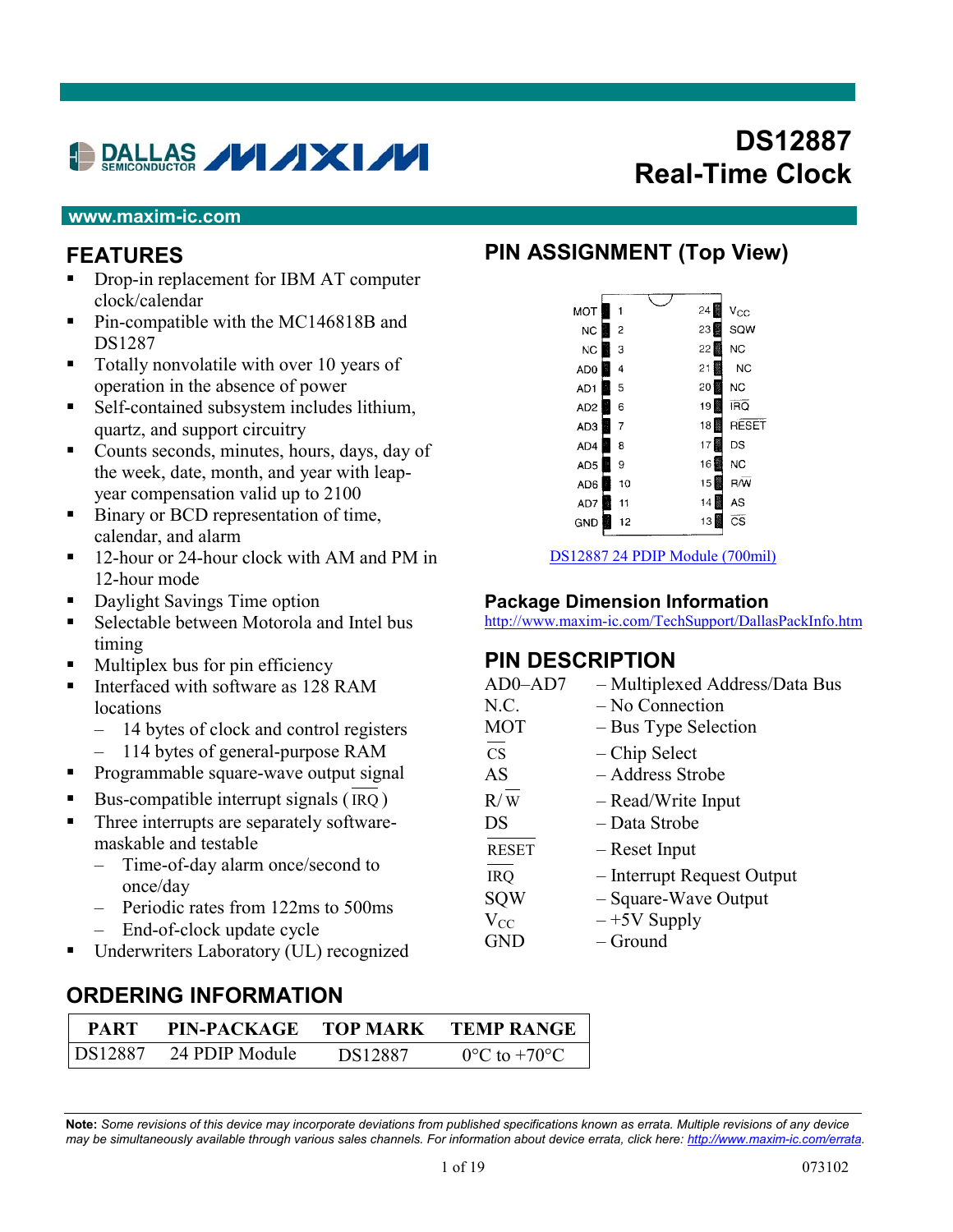### **TYPICAL OPERATING CIRCUIT**



#### **DESCRIPTION**

The DS12887 real-time clock (RTC) plus RAM is designed to be a direct replacement for the DS1287. The DS12887 is identical in form, fit, and function to the DS1287, and has an additional 64 bytes of general-purpose RAM. Access to this additional RAM space is determined by the logic level presented on AD6 during the address portion of an access cycle. A lithium energy source, quartz crystal, and writeprotection circuitry are contained within a 24-pin dual in-line package. As such, the DS12887 is a complete subsystem replacing 16 components in a typical application. The functions include a nonvolatile time-of-day clock, an alarm, a 100-year calendar, programmable interrupt, square-wave generator, and 114 bytes of NV SRAM. The RTC is unique in that time-of-day and memory are maintained even in the absence of power.

#### **OPERATION**

The block diagram in Figure 1 shows the pin connections with the major internal functions of the DS12887. The following paragraphs describe the function of each pin.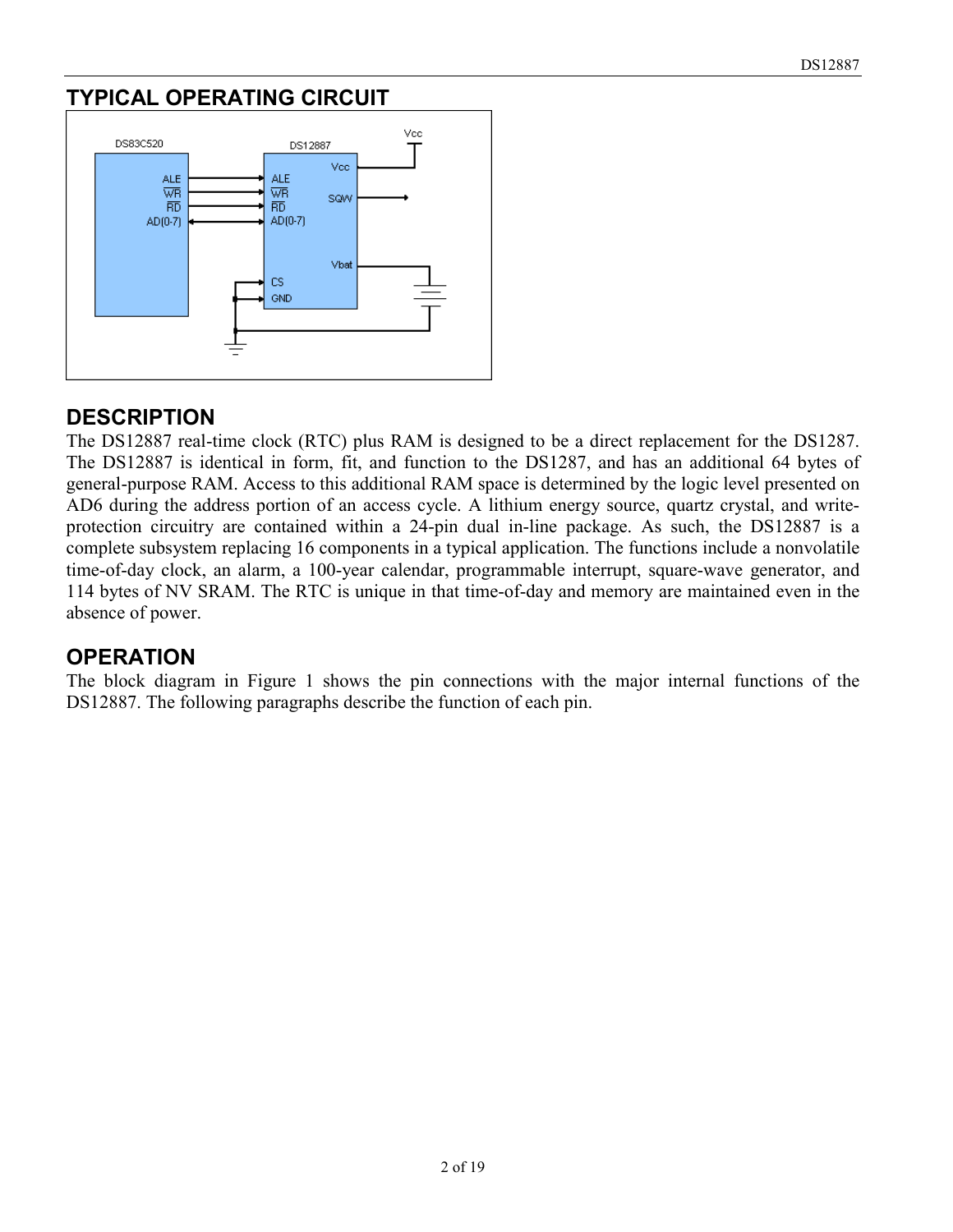#### **Figure 1**. **BLOCK DIAGRAM**



#### **POWER-UP/DOWN CONSIDERATIONS**

The RTC function continues to operate, and all of the RAM, time, calendar, and alarm memory locations remain nonvolatile regardless of the level of the  $V_{CC}$  input. When  $V_{CC}$  is applied to the DS12887 and reaches a level of greater than 4.25V, the device becomes accessible after 200ms, provided that the oscillator is running and the oscillator countdown chain is not in reset (Register A). This time period allows the system to stabilize after power is applied. When  $V_{CC}$  falls below 4.25V, the chip-select input is internally forced to an inactive level regardless of the value of CS at the input pin. The DS12887 is, therefore, write-protected. When the DS12887 is in a write-protected state, all inputs are ignored and all outputs are in a high-impedance state. When  $V_{CC}$  falls below a level of approximately 3V, the external  $V_{CC}$  supply is switched off, and an internal lithium energy source supplies power to the RTC and the RAM memory.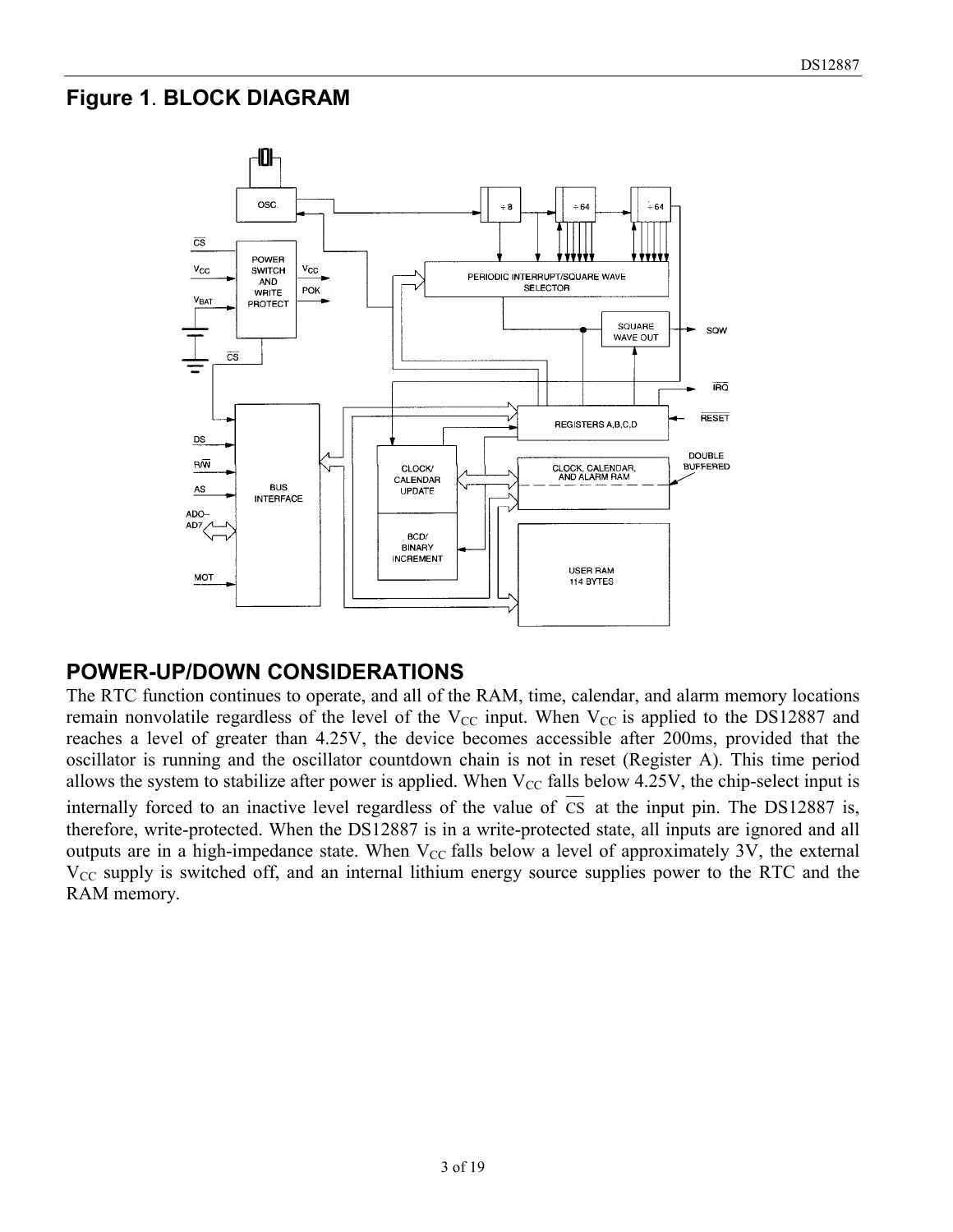#### **SIGNAL DESCRIPTIONS**

**GND, V<sub>CC</sub>** – DC power is provided to the device on these pins. V<sub>CC</sub> is the +5V input. When 5V are applied within normal limits, the device is fully accessible and data can be written and read. When  $V_{CC}$  is below 4.25V typical, reads and writes are inhibited. However, the timekeeping function continues unaffected by the lower input voltage. As  $V_{CC}$  falls below 3V typical, the RAM and timekeeper are switched over to an internal lithium energy source. The timekeeping function maintains an accuracy of  $\pm 1$ minute per month at  $+25^{\circ}$ C, regardless of the voltage input on the V<sub>CC</sub> pin.

**MOT (Mode Select) –** The MOT pin offers the flexibility to choose between two bus types. When connected to  $V_{CC}$ , Motorola bus timing is selected. When connected to GND or left disconnected, Intel bus timing is selected. The pin has an internal pulldown resistance of approximately  $20k\Omega$ .

**SQW (Square-Wave Output) –** The SQW pin can output a signal from one of 13 taps provided by the 15 internal divider stages of the RTC. The frequency of the SQW pin can be changed by programming Register A, as shown in Table 1. The SQW signal can be turned on and off using the SQWE bit in Register B. The SQW signal is not available when  $V_{CC}$  is less than 4.25V, typically.

| <b>SELECT BITS REGISTER A</b> |                 |                |                 | t <sub>PI</sub> PERIODIC | <b>SQW OUTPUT</b> |
|-------------------------------|-----------------|----------------|-----------------|--------------------------|-------------------|
| RS3                           | RS <sub>2</sub> | RS1            | RS <sub>0</sub> | <b>INTERRUPT RATE</b>    | <b>FREQUENCY</b>  |
| $\theta$                      | $\theta$        | $\theta$       | $\theta$        | None                     | None              |
| $\theta$                      | $\theta$        | $\theta$       |                 | 3.90625ms                | 256Hz             |
| $\theta$                      | $\theta$        |                | $\theta$        | 7.8125ms                 | 128Hz             |
| $\theta$                      | $\theta$        |                |                 | $122.070\mu s$           | 8.192kHz          |
| $\theta$                      | 1               | $\theta$       | $\overline{0}$  | $244.141 \,\mu s$        | 4.096kHz          |
| $\theta$                      |                 | $\overline{0}$ |                 | 488.281µs                | 2.048kHz          |
| $\theta$                      |                 |                | $\theta$        | 976.5625µs               | 1.024kHz          |
| $\theta$                      | 1               |                |                 | 1.953125ms               | 512Hz             |
|                               | $\overline{0}$  | $\overline{0}$ | $\theta$        | 3.90625ms                | 256Hz             |
|                               | $\theta$        | $\theta$       |                 | 7.8125ms                 | 128Hz             |
|                               | $\overline{0}$  |                | $\theta$        | 15.625ms                 | 64Hz              |
|                               | $\theta$        |                |                 | 31.25ms                  | 32Hz              |
|                               | 1               | $\theta$       | $\theta$        | 62.5ms                   | 16Hz              |
|                               | 1               | $\theta$       |                 | 125ms                    | 8Hz               |
|                               | 1               |                | $\theta$        | 250ms                    | 4Hz               |
|                               |                 |                |                 | 500 <sub>ms</sub>        | 2Hz               |

**Table 1**. **PERIODIC INTERRUPT RATE AND SQUARE-WAVE OUTPUT FREQUENCY**

**AD0–AD7 (Multiplexed Bidirectional Address/Data Bus)** – Multiplexed buses save pins because address information and data information time-share the same signal paths. The addresses are present during the first portion of the bus cycle and the same pins and signal paths are used for data in the second portion of the cycle. Address/data multiplexing does not slow the access time of the DS12887 since the bus change from address to data occurs during the internal RAM access time. Addresses must be valid prior to the falling edge of AS/ ALE, at which time the DS12887 latches the address from AD0 to AD6. Valid write data must be present and held stable during the latter portion of the DS or WR pulses. In a read cycle the DS12887 outputs 8 bits of data during the latter portion of the DS or RD pulses. The read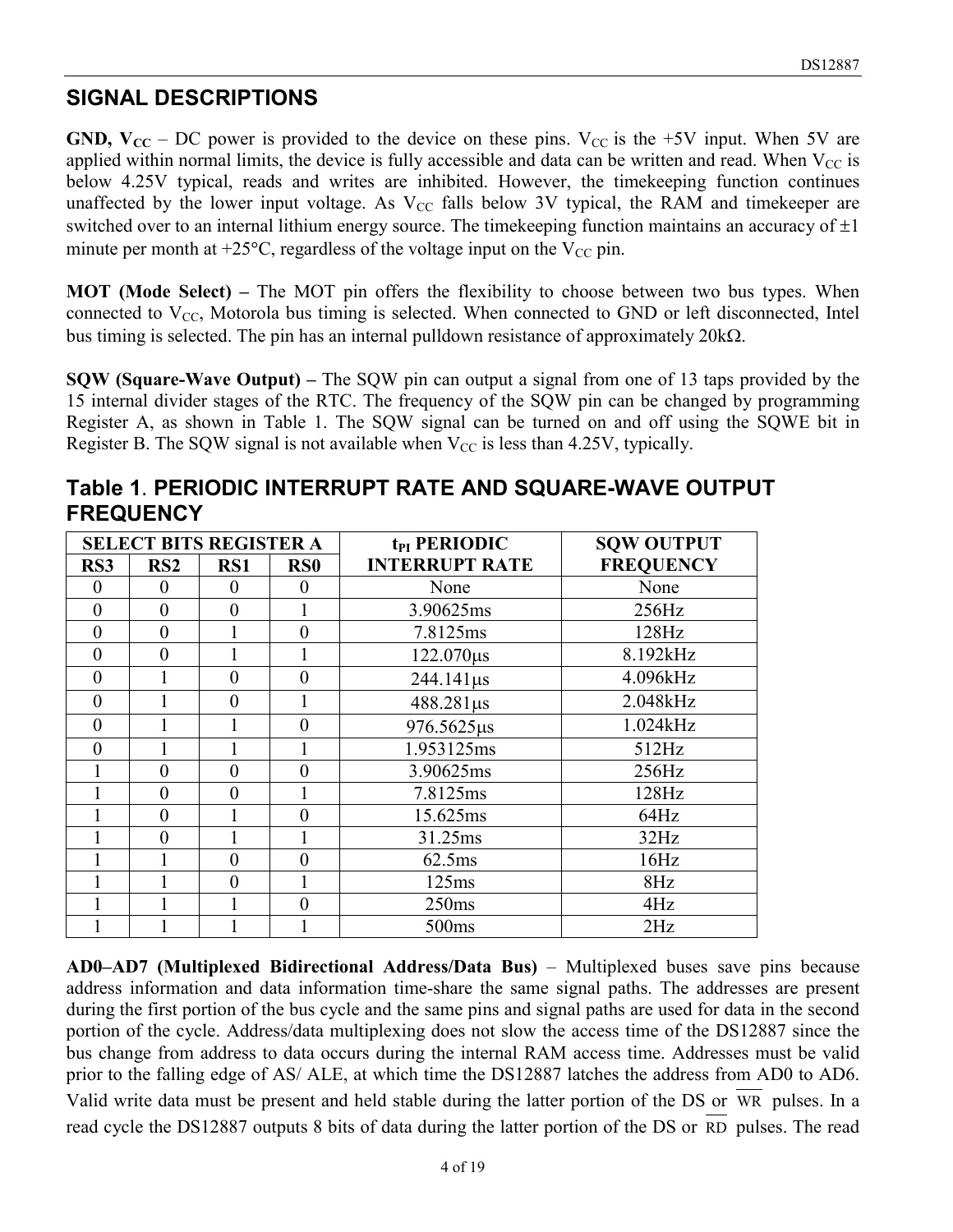cycle is terminated and the bus returns to a high-impedance state as DS transitions low in the case of Motorola timing or as RD transitions high in the case of Intel timing.

**AS (Address Strobe Input)** – A positive-going address-strobe pulse serves to demultiplex the bus. The falling edge of AS/ALE causes the address to be latched within the DS12887. The next rising edge that occurs on the AS bus clears the address regardless of whether CS is asserted. Access commands should be sent in pairs.

**DS (Data Strobe or Read Input)** – The DS/ RD pin has two modes of operation depending on the level of the MOT pin. When the MOT pin is connected to  $V_{CC}$ , Motorola bus timing is selected. In this mode, DS is a positive pulse during the latter portion of the bus cycle and is called Data Strobe. During read cycles, DS signifies the time that the DS12887 is to drive the bidirectional bus. In write cycles the trailing edge of DS causes the DS12887 to latch the written data. When the MOT pin is connected to GND, Intel bus timing is selected. In this mode the DS pin is called Read ( RD ). RD identifies the time period when the DS12887 drives the bus with read data. The RD signal is the same definition as the output-enable ( OE ) signal on a typical memory.

**R/** $\overline{w}$  **(Read/Write Input)** – The R/ $\overline{w}$  pin also has two modes of operation. When the MOT pin is connected to V<sub>CC</sub> for Motorola timing,  $R/\overline{W}$  is at a level that indicates whether the current cycle is a read or write. A read cycle is indicated with a high level on  $R/\overline{W}$  while DS is high. A write cycle is indicated when  $R/\overline{W}$  is low during DS.

When the MOT pin is connected to GND for Intel timing, the  $R/\overline{W}$  signal is an active-low signal called WR. In this mode, the  $R/\overline{W}$  pin has the same meaning as the write-enable signal ( $\overline{WE}$ ) on generic RAMs.

**CS (Chip-Select Input)** – The chip select signal must be asserted low for a bus cycle in the DS12887 to be accessed. CS must be kept in the active state during DS and AS for Motorola timing and during RD and WR for Intel timing. Bus cycles that take place without asserting  $\overline{CS}$  latch addresses but no access occur. When  $V_{CC}$  is below 4.25V, the DS12887 internally inhibits access cycles by internally disabling the  $\overline{CS}$  input. This action protects both the RTC data and RAM data during power outages.

**IRQ (Interrupt Request Output)** – The IRQ pin is an active-low output of the DS12887 that can be used as an interrupt input to a processor. The IRQ output remains low as long as the status bit causing the interrupt is present and the corresponding interrupt-enable bit is set. To clear the IRQ pin, the processor program normally reads the C register. The RESET pin also clears pending interrupts.

When no interrupt conditions are present, the  $\overline{IRQ}$  level is in the high-impedance state. Multiple interrupting devices can be connected to an IRQ bus. The IRQ bus is an open drain output and requires an external pullup resistor.

**RESET (Reset Input)** – The RESET pin has no affect on the clock, calendar, or RAM. On power-up, the RESET pin can be held low for a time to allow the power supply to stabilize. The amount of time that  $\overline{\text{RESET}}$  is held low is dependent on the application. However, if  $\overline{\text{RESET}}$  is used on power-up, the time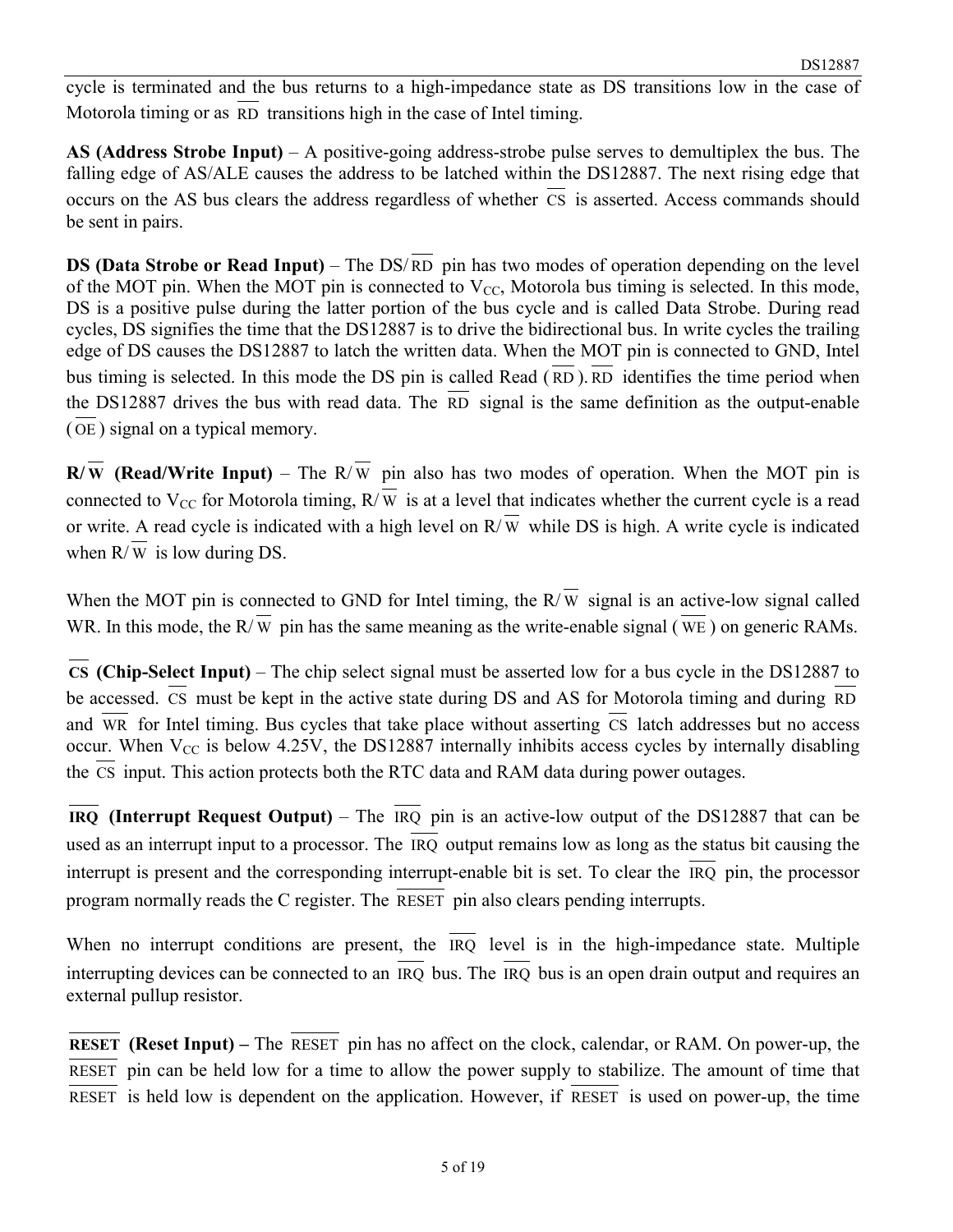RESET is low should exceed 200ms to ensure that the internal timer that controls the DS12887 on powerup has timed out. When RESET is low and  $V_{CC}$  is above 4.25V, the following occurs:

- A) Periodic Interrupt Enable (PEI) bit is cleared to 0.
- B) Alarm Interrupt Enable (AIE) bit is cleared to 0.
- C) Update Ended Interrupt Flag (UF) bit is cleared to 0.
- D) Interrupt Request Status Flag (IRQF) bit is cleared to 0.
- E) Periodic Interrupt Flag (PF) bit is cleared to 0.
- F) The device is not accessible until RESET is returned high.
- G) Alarm Interrupt Flag (AF) bit is cleared to 0.
- H) H. IRQ pin is in the high impedance state.
- I) Square-Wave Output Enable ( SQWE ) bit is cleared to 0.
- J) Update Ended Interrupt Enable (UIE) is cleared to 0.

In a typical application RESET can be connected to  $V_{CC}$ . This connection allows the DS12887 to go in and out of power fail without affecting any of the control registers.

#### **ADDRESS MAP**

The address map of the DS12887 is shown in Figure 2. The address map consists of 114 bytes of user RAM; 10 bytes of RAM that contain the RTC time, calendar, and alarm data; and 4 bytes that are used for control and status. All 128 bytes can be directly written or read except for the following:

- 1) Registers C and D are read-only.
- 2) Bit 7 of Register A is read-only.
- 3) The high-order bit of the seconds byte is read-only.

The contents of four registers (A, B, C, and D) are described in the *Registers* section.

#### **Figure 2. ADDRESS MAP**

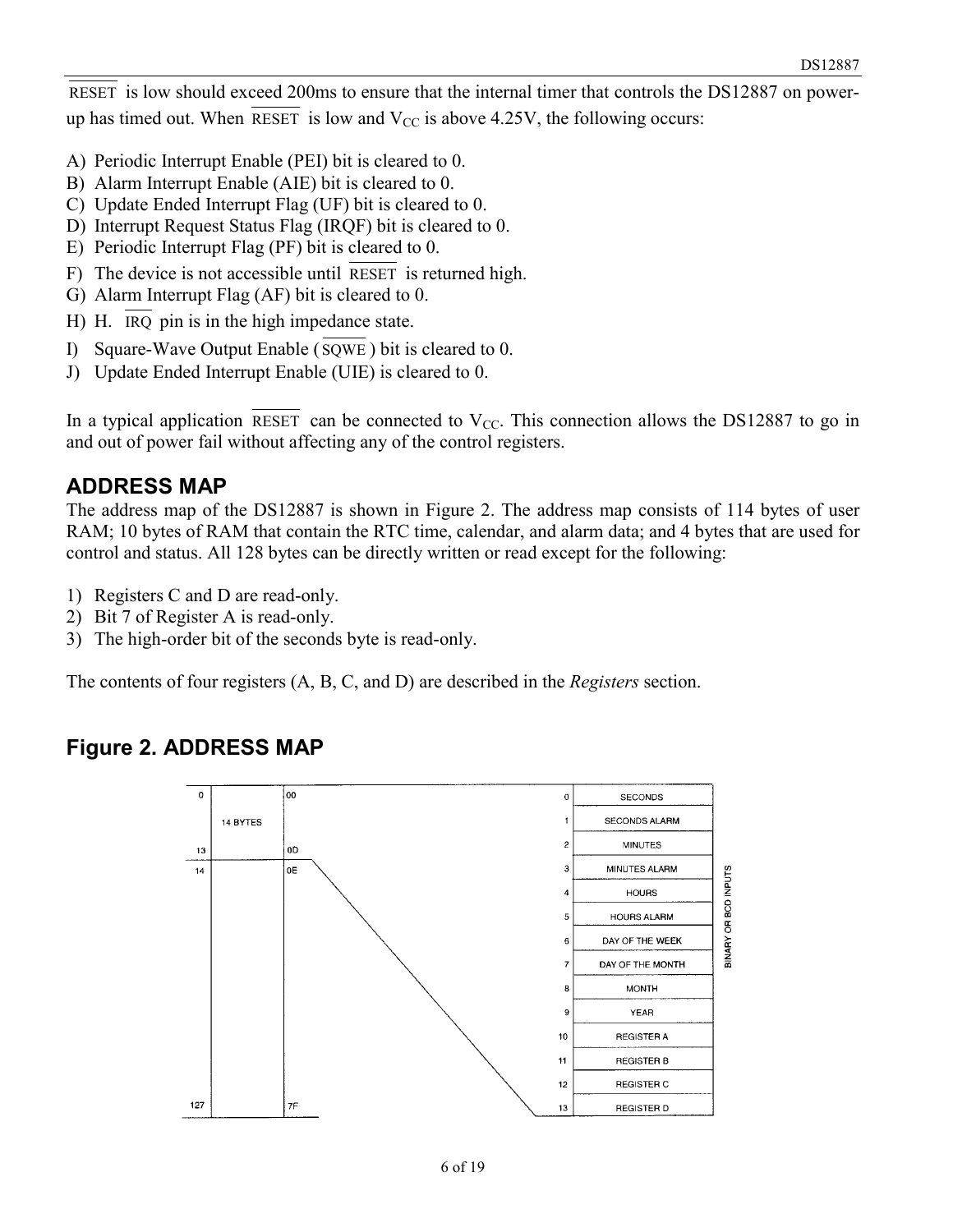#### **TIME, CALENDAR, AND ALARM LOCATIONS**

The time and calendar information is obtained by reading the appropriate memory bytes. The time, calendar, and alarm are set or initialized by writing the appropriate RAM bytes. The contents of the 10 time, calendar, and alarm bytes can be either binary or binary coded decimal (BCD) format. Before writing the internal time, calendar, and alarm registers, the SET bit in Register B should be written to a logic 1 to prevent updates from occurring while access is being attempted. In addition to writing the 10 time, calendar, and alarm registers in a selected format (binary or BCD), the data mode bit (DM) of Register B must be set to the appropriate logic level. All 10 time, calendar, and alarm bytes must use the same data mode. The set bit in Register B should be cleared after the data mode bit has been written to allow the RTC to update the time and calendar bytes. Once initialized, the RTC makes all updates in the selected mode. The data mode cannot be changed without reinitializing the 10 data bytes. Table 2 shows the binary and BCD formats of the 10 time, calendar, and alarm locations. The 24–12 bit cannot be changed without reinitializing the hour locations. When the 12-hour format is selected, the high-order bit of the hours byte represents PM when it is a logic 1. The time, calendar, and alarm bytes are always accessible because they are double buffered. The 10 bytes are advanced once per second by 1 second and checked for an alarm condition. If a read of the time and calendar data occurs during an update, a problem exists where seconds, minutes, hours, etc., might not correlate. The probability of reading incorrect time and calendar data is low. Several methods of avoiding any possible incorrect time and calendar reads are covered later in this text.

The three alarm bytes can be used in two ways. First, when the alarm time is written in the appropriate hours, minutes, and seconds alarm locations, the alarm interrupt is initiated at the specified time each day if the alarm enable bit is high. The second use condition is to insert a "don't care" state in one or more of the three alarm bytes. The "don't care" code is any hexadecimal value from C0 to FF. The two most significant bits of each byte set the "don't care" condition when at logic 1. An alarm is generated each hour when the "don't care" bits are set in the hours byte. Similarly, an alarm is generated every minute with "don't care" codes in the hours and minute alarm bytes. The "don't care" codes in all three alarm bytes create an interrupt every second.

| <b>ADDRESS</b>  | <b>FUNCTION</b>       | <b>DECIMAL</b> | <b>DATA MODE RANGE</b> |               |  |  |
|-----------------|-----------------------|----------------|------------------------|---------------|--|--|
| <b>LOCATION</b> |                       | <b>RANGE</b>   | <b>BINARY</b>          | <b>BCD</b>    |  |  |
| 0               | Seconds               | $0 - 59$       | $00 - 3B$              | $00 - 59$     |  |  |
|                 | Seconds Alarm         | $0 - 59$       | $00 - 3B$              | $00 - 59$     |  |  |
| $\overline{2}$  | Minutes               | $0 - 59$       | $00 - 3B$              | $00 - 59$     |  |  |
| 3               | Minutes Alarm         | $0 - 59$       | $00 - 3B$              | $00 - 59$     |  |  |
|                 |                       | $1 - 12$       | $01-0C$ AM,            | $01 - 12AM$ , |  |  |
| 4               | Hours, 12-hour Mode   |                | 81-8C PM               | 81-92PM       |  |  |
|                 | Hours, 24-hour Mode   | $0 - 23$       | $00 - 17$              | $00 - 23$     |  |  |
|                 |                       | $1 - 12$       | $01-0C$ AM,            | $01 - 12AM$ , |  |  |
| 5               | Hours Alarm, 12-hour  |                | 81-8C PM               | 81-92PM       |  |  |
|                 | Hours Alarm, 24-hourr | $0 - 23$       | $00 - 17$              | $00 - 23$     |  |  |
| 6               | Day of the Week       | $1 - 7$        | $01 - 07$              | $01 - 07$     |  |  |
|                 | Sunday = $1$          |                |                        |               |  |  |
| 7               | Date of the Month     | $1 - 31$       | $01-1F$                | $01 - 31$     |  |  |
| 8               | Month                 | $1 - 12$       | $01-0C$                | $01 - 12$     |  |  |
| 9               | Year                  | $0 - 99$       | $00 - 63$              | $00 - 99$     |  |  |

**Table 2. TIME, CALENDAR, AND ALARM DATA MODES**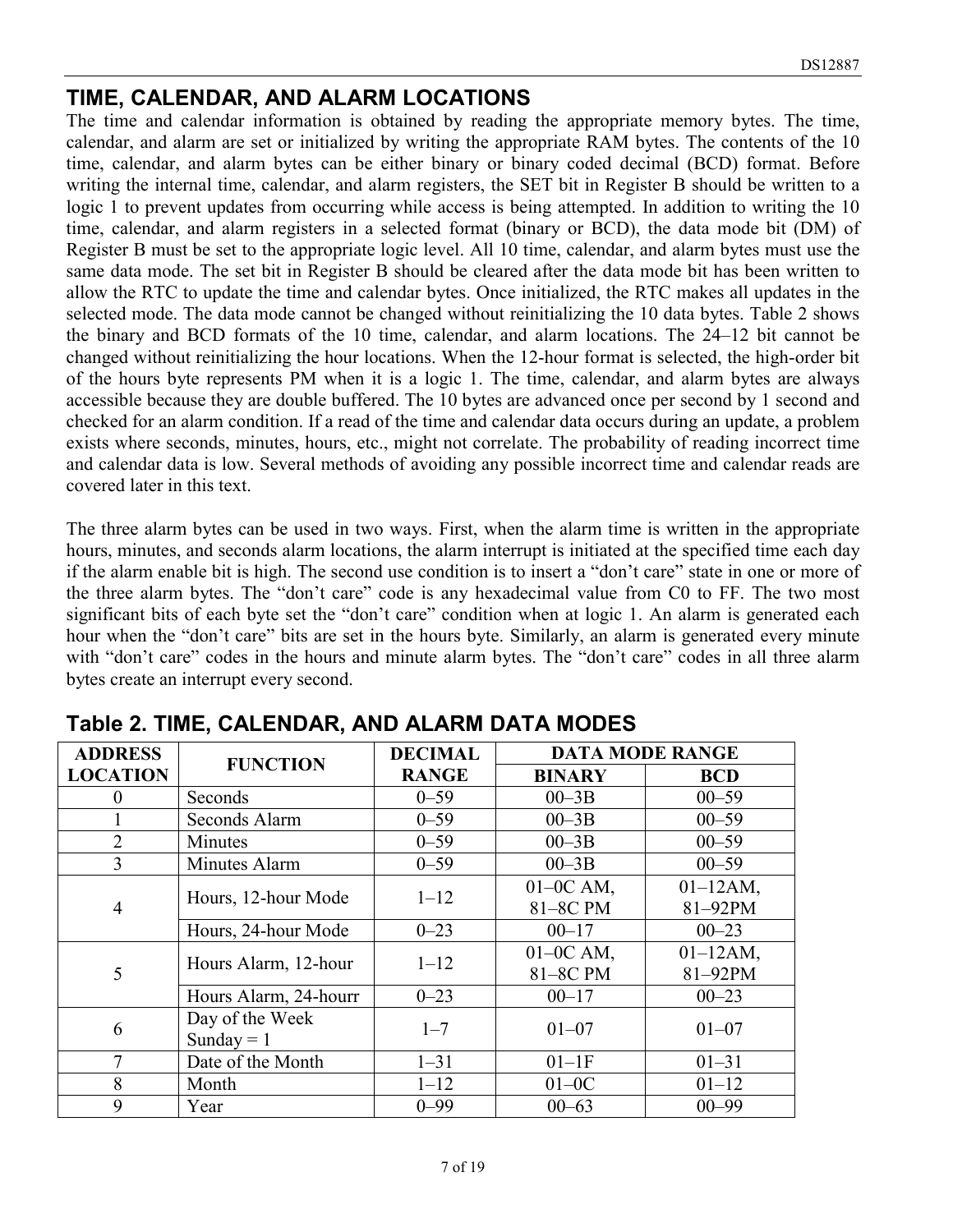#### **NV RAM**

The 114 general-purpose NV RAM bytes are not dedicated to any special function within the DS12887. They can be used by the processor program as nonvolatile memory and are fully available during the update cycle.

#### **INTERRUPTS**

The RTC plus RAM includes three separate, fully automatic sources of interrupt for a processor. The alarm interrupt can be programmed to occur at rates from once per second to once per day. The periodic interrupt can be selected for rates from  $500 \text{ms}$  to  $122 \mu s$ . The update-ended interrupt can be used to indicate to the program that an update cycle is complete. Each of these independent interrupt conditions is described in greater detail in other sections of this text.

The processor program can select which interrupts, if any, are going to be used. Three bits in Register B enable the interrupts. Writing a logic 1 to an interrupt-enable bit permits that interrupt to be initiated when the event occurs. A 0 in an interrupt-enable bit prohibits the IRQ pin from being asserted from that interrupt condition. If an interrupt flag is already set when an interrupt is enabled, IRQ is immediately set at an active level, although the interrupt initiating the event may have occurred much earlier. As a result, there are cases where the program should clear such earlier initiated interrupts before first enabling new interrupts.

When an interrupt event occurs, the relating flag bit is set to logic 1 in Register C. These flag bits are set independently of the state of the corresponding enable bit in Register B. The flag bit can be used in a polling mode without enabling the corresponding enable bits. The interrupt flag bit is a status bit that software can interrogate as necessary. When a flag is set, an indication is given to software that an interrupt event has occurred since the flag bit was last read; however, care should be taken when using the flag bits as they are cleared each time Register C is read. Double latching is included with Register C so that set bits remain stable throughout the read cycle. All bits that are set (high) are cleared when read and new interrupts that are pending during the read cycle are held until after the cycle is completed. One, two, or three bits can be set when reading Register C. Each used flag bit should be examined when read to ensure that no interrupts are lost.

The second flag bit usage method is with fully enabled interrupts. When an interrupt flag bit is set and the corresponding interrupt-enable bit is also set, the IRQ pin is asserted low. IRQ is asserted as long as at least one of the three interrupt sources has its flag and enable bits both set. The IRQF bit in Register C is a 1 whenever the IRQ pin is being driven low. Determination that the RTC initiated an interrupt is accomplished by reading Register C. A logic 1 in bit 7 (IRQF bit) indicates that one or more interrupts have been initiated by the DS12887. The act of reading Register C clears all active flag bits and the IRQF bit.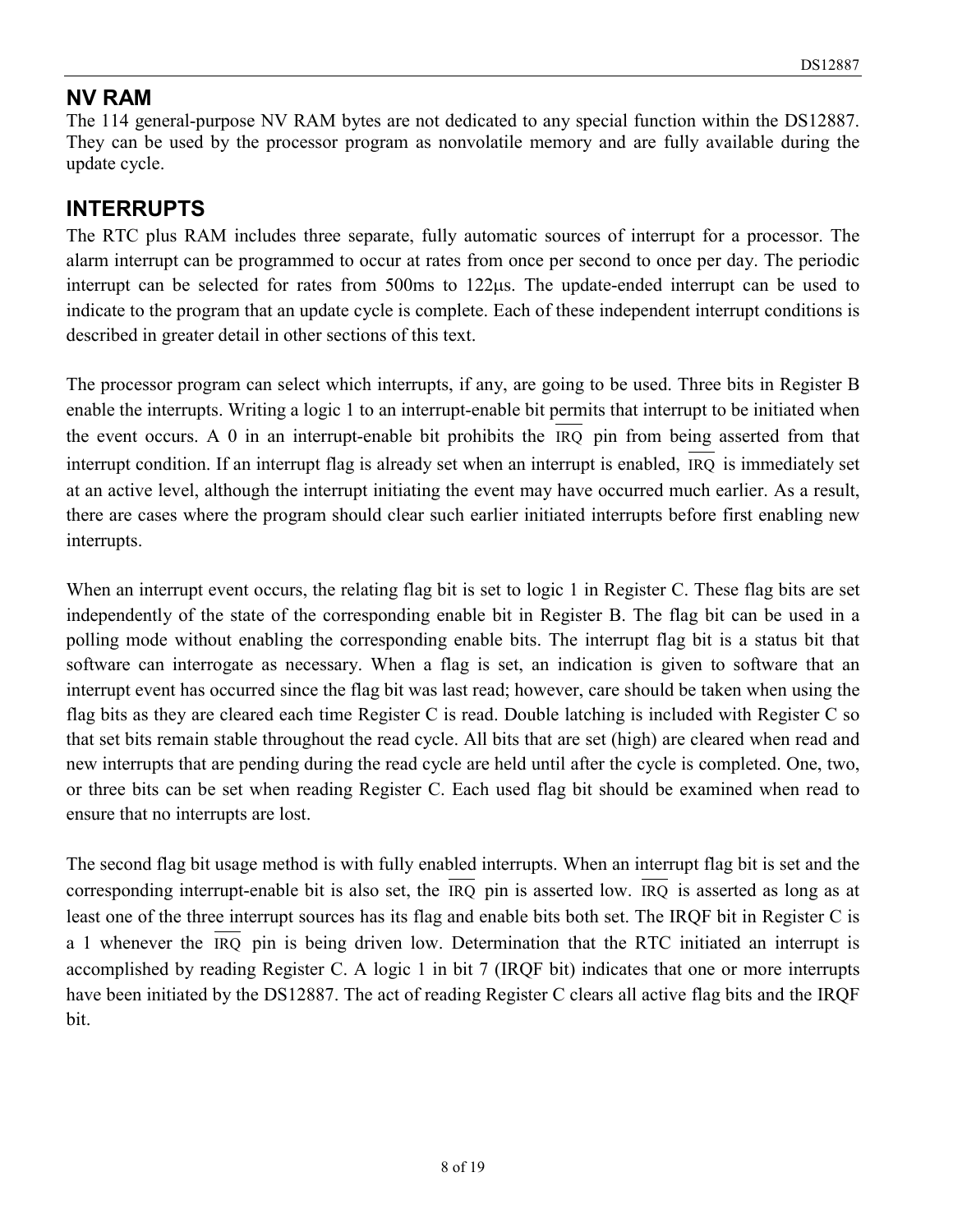### **OSCILLATOR CONTROL BITS**

When the DS12887 is shipped from the factory, the internal oscillator is turned off. This feature prevents the lithium energy cell from being used until it is installed in a system. A pattern of 010 in bits 4 through 6 of Register A turns the oscillator on and enables the countdown chain. A pattern of 11X turns the oscillator on, but holds the countdown chain of the oscillator in reset. All other combinations of bits 4 through 6 keep the oscillator off.

#### **SQUARE-WAVE OUTPUT SELECTION**

Thirteen of the 15 divider taps are made available to a 1-of-15 selector, as shown in the block diagram of Figure 1. The first purpose of selecting a divider tap is to generate a square-wave output signal on the SQW pin. The RS0–RS3 bits in Register A establish the square-wave output frequency. These frequencies are listed in Table 1. The SQW frequency selection shares its 1–of–15 selector with the periodic interrupt generator. Once the frequency is selected, the output of the SQW pin can be turned on and off under program control with the square-wave enable bit (SQWE).

#### **PERIODIC INTERRUPT SELECTION**

The periodic interrupt causes the IRQ pin to go to an active state from once every 500ms to once every 122us. This function is separate from the alarm interrupt, which can be output from once per second to once per day. The periodic interrupt rate is selected using the same Register A bits, which select the square-wave frequency (Table 1). Changing the Register A bits affect both the square-wave frequency and the periodic-interrupt output. However, each function has a separate enable bit in Register B. The SQWE bit controls the square-wave output. Similarly, the periodic interrupt is enabled by the PIE bit in Register B. The periodic interrupt can be used with software counters to measure inputs, create output intervals, or await the next needed software function.

#### **UPDATE CYCLE**

The DS12887 executes an update cycle once per second regardless of the SET bit in Register B. When the SET bit in Register B is set to 1, the user copy of the double-buffered time, calendar, and alarm bytes is frozen and will not update as the time increments. However, the time countdown chain continues to update the internal copy of the buffer. This feature allows time to maintain accuracy independent of reading or writing the time, calendar, and alarm buffers and also guarantees that time and calendar information is consistent. The update cycle also compares each alarm byte with the corresponding time byte and issues an alarm if a match or if a "don't care" code is present in all three positions.

There are three methods that can handle access of the RTC that avoid any possibility of accessing inconsistent time and calendar data. The first method uses the update-ended interrupt. If enabled, an interrupt occurs after every update cycle that indicates that over 999ms are available to read valid time and date information. If this interrupt is used, the IRQF bit in Register C should be cleared before leaving the interrupt routine.

A second method uses the update-in-progress bit (UIP) in Register A to determine if the update cycle is in progress. The UIP bit pulses once per second. After the UIP bit goes high, the update transfer occurs  $244\mu s$  later. If a low is read on the UIP bit, the user has at least  $244\mu s$  before the time/calendar data is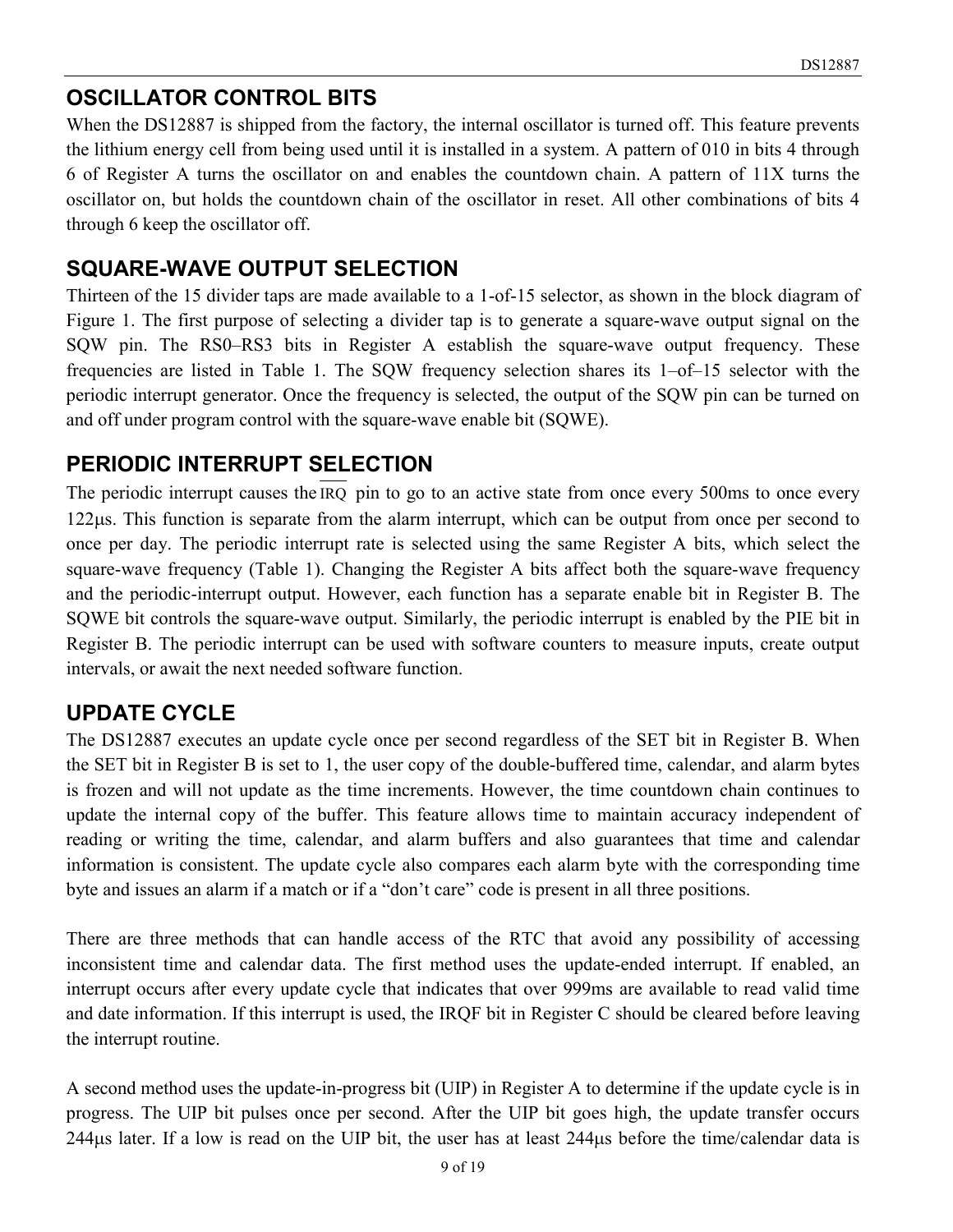changed. Therefore, the user should avoid interrupt service routines that would cause the time needed to read valid time/calendar data to exceed 244µs.

The third method uses a periodic interrupt to determine if an update cycle is in progress. The UIP bit in Register A is set high between the setting of the PF bit in Register C (Figure 3). Periodic interrupts that occur at a rate of greater than t<sub>BUC</sub> allow valid time and date information to be reached at each occurrence of the periodic interrupt. The reads should be complete within one  $(t_{P1/2} + t_{BUC})$  to ensure that data is not read during the update cycle.

#### **Figure 3. UPDATE-ENDED AND PERIODIC INTERRUPT RELATIONSHIP**



 $tp<sub>1</sub>$  = Periodic interrupt time interval per Table 1.  $t_{\text{BUC}}$  = Delay time before update cycle = 244 µs.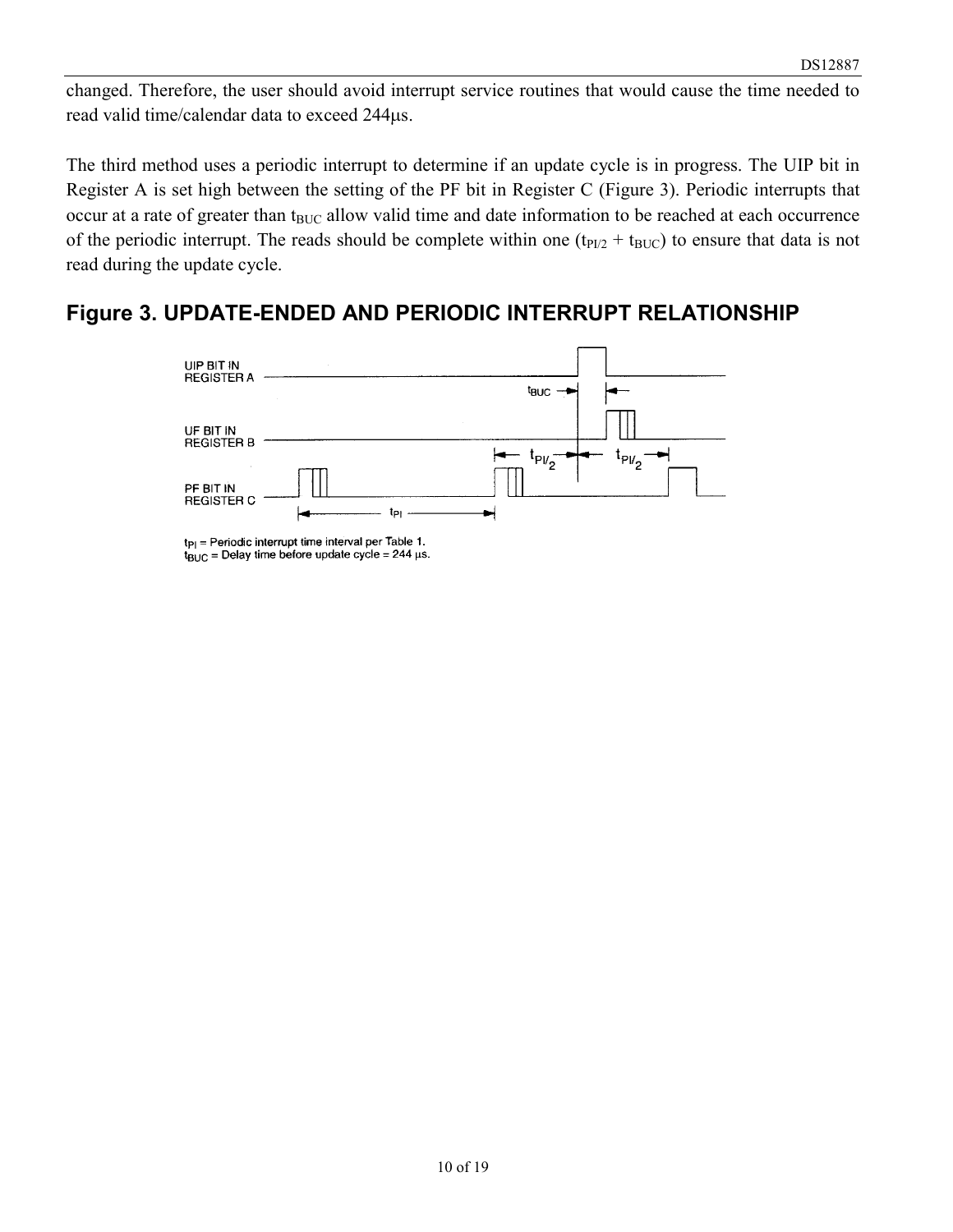### **REGISTERS**

The DS12887 has four control registers that are accessible at all times, even during the update cycle.

## **REGISTER A**

| <b>MSB</b>       |                  |                  |                 |                  |                  |                  | CD<br>LOD       |
|------------------|------------------|------------------|-----------------|------------------|------------------|------------------|-----------------|
| BIT <sub>7</sub> | BIT <sub>6</sub> | BIT <sub>5</sub> | <b>BIT</b>      | BIT <sub>3</sub> | BIT <sub>2</sub> | BIT <sub>1</sub> | <b>BIT 0</b>    |
| UIP              | DV <sub>2</sub>  | DV1              | DV <sub>0</sub> | RS3              | RS <sub>2</sub>  | RS1              | RS <sub>0</sub> |

**UIP –** The update-in-progress (UIP) bit is a status flag that can be monitored. When the UIP bit is a 1, the update transfer occurs soon. When UIP is a 0, the update transfer does not occur for at least  $244$  s. The time, calendar, and alarm information in RAM is fully available for access when the UIP bit is 0. The UIP

bit is read-only and is not affected by RESET . Writing the SET bit in Register B to a 1 inhibits any update transfer and clears the UIP status bit.

**DV0, DV1, DV2–** These three bits are used to turn the oscillator on or off and to reset the countdown chain. A pattern of 010 is the only combination of bits that turn the oscillator on and allow the RTC to keep time. A pattern of 11X enables the oscillator but holds the countdown chain in reset. The next update occurs at 500ms after a pattern of 010 is written to DV0, DV1, and DV2.

**RS3, RS2, RS1, RS0 –** These four rate-selection bits select one of the 13 taps on the 15-stage divider or disable the divider output. The tap selected can be used to generate an output square-wave (SQW pin) and/or a periodic interrupt. The user can do one of the following:

- 1) Enable the interrupt with the PIE bit;
- 2) Enable the SQW output pin with the SQWE bit;
- 3) Enable both at the same time and the same rate; or
- 4) Enable neither.

Table 1 lists the periodic interrupt rates and the square-wave frequencies that can be chosen with the RS bits. These four read/write bits are not affected by RESET .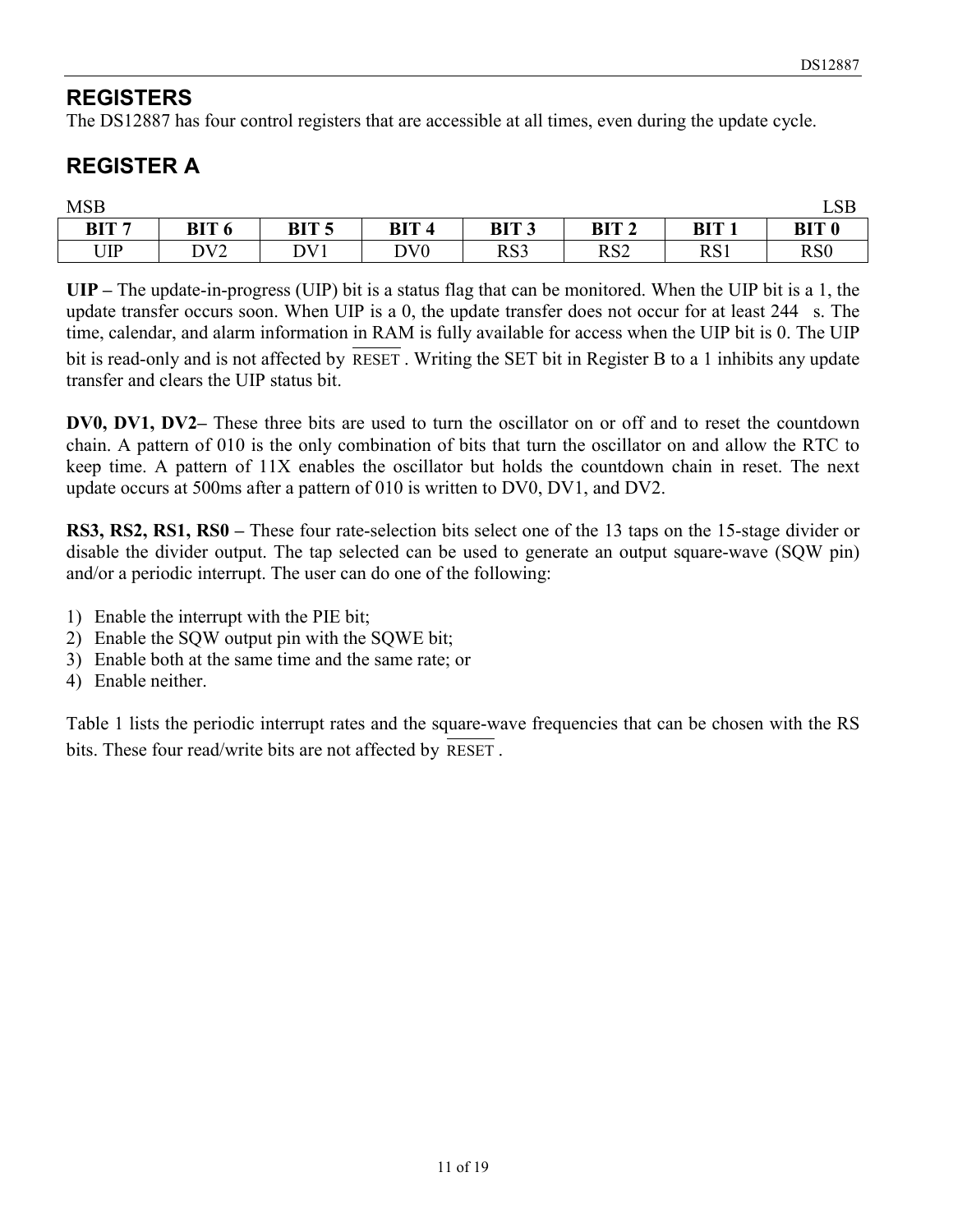#### **REGISTER B** MSB LSB **BIT 7 BIT 6 BIT 5 BIT 4 BIT 3 BIT 2 BIT 1 BIT 0** SET | PIE | AIE | UIE | SQWE | DM | 24/12 | DSE

**SET –** When the SET bit is a 0, the update transfer functions normally by advancing the counts once per second. When the SET bit is written to a 1, any update transfer is inhibited and the program can initialize the time and calendar bytes without an update occurring in the midst of initializing. Read cycles can be executed in a similar manner. SET is a read/write bit that is not modified by RESET or internal functions of the DS12887.

**PIE** – The periodic-interrupt enable (PIE) bit is a read/write bit that allows the periodic-interrupt flag (PF) bit in Register C to drive the IRQ pin low. When the PIE bit is set to 1, periodic interrupts are generated by driving the IRQ pin low at a rate specified by the RS3–RS0 bits of Register A. A 0 in the PIE bit blocks the IRQ output from being driven by a periodic interrupt, but the periodic flag (PF) bit is still set at the periodic rate. PIE is not modified by any internal DS12887 functions, but is cleared to 0 on RESET .

**AIE** – The alarm interrupt enable (AIE) bit is a read/write bit that, when set to a 1, permits the alarm flag (AF) bit in Register C to assert IRQ . An alarm interrupt occurs for each second that the three time bytes equal the three alarm bytes, including a "don't care" alarm code of binary 11XXXXXX. When the AIE bit is set to 0, the AF bit does not initiate the IRQ signal. The RESET pin clears AIE to 0. The internal functions of the DS12887 do not affect the AIE bit.

**UIE –** The update-ended interrupt enable (UIE) bit is a read/ write that enables the update-end flag (UF) bit in Register C to assert IRQ . The RESET pin going low or the SET bit going high clears to UIE bit.

**SQWE –** When the square-wave enable (SQWE) bit is set to a 1, a square-wave signal at the frequency set by the rate-selection bits RS3 through RS0 is driven out on a SQW pin. When the SQWE bit is set to z0, the SQW pin is held low; the state of SQWE is cleared by the RESET pin. SQWE is a read/write bit.

**DM** – The data mode (DM) bit indicates whether time and calendar information is in binary or BCD format. The DM bit is set by the program to the appropriate format and can be read as required. This bit is not modified by internal functions or RESET . A 1 in DM signifies binary data while a 0 in DM specifies BCD data.

**24/12 –** The 24/12 control bit establishes the format of the hours byte. A 1 indicates the 24-hour mode and a 0 indicates the 12-hour mode. This bit is read/write and is not affected by internal functions of RESET .

**DSE** – The Daylight Savings Enable (DSE) bit is a read/write bit that enables two special updates when DSE is set to 1. On the first Sunday in April, the time increments from 1:59:59 AM to 3:00:00 AM. On the last Sunday in October when the time first reaches 1:59:59 AM, it changes to 1:00:00 AM. These special updates do not occur when the DSE bit is a 0. This bit is not affected by internal functions or RESET .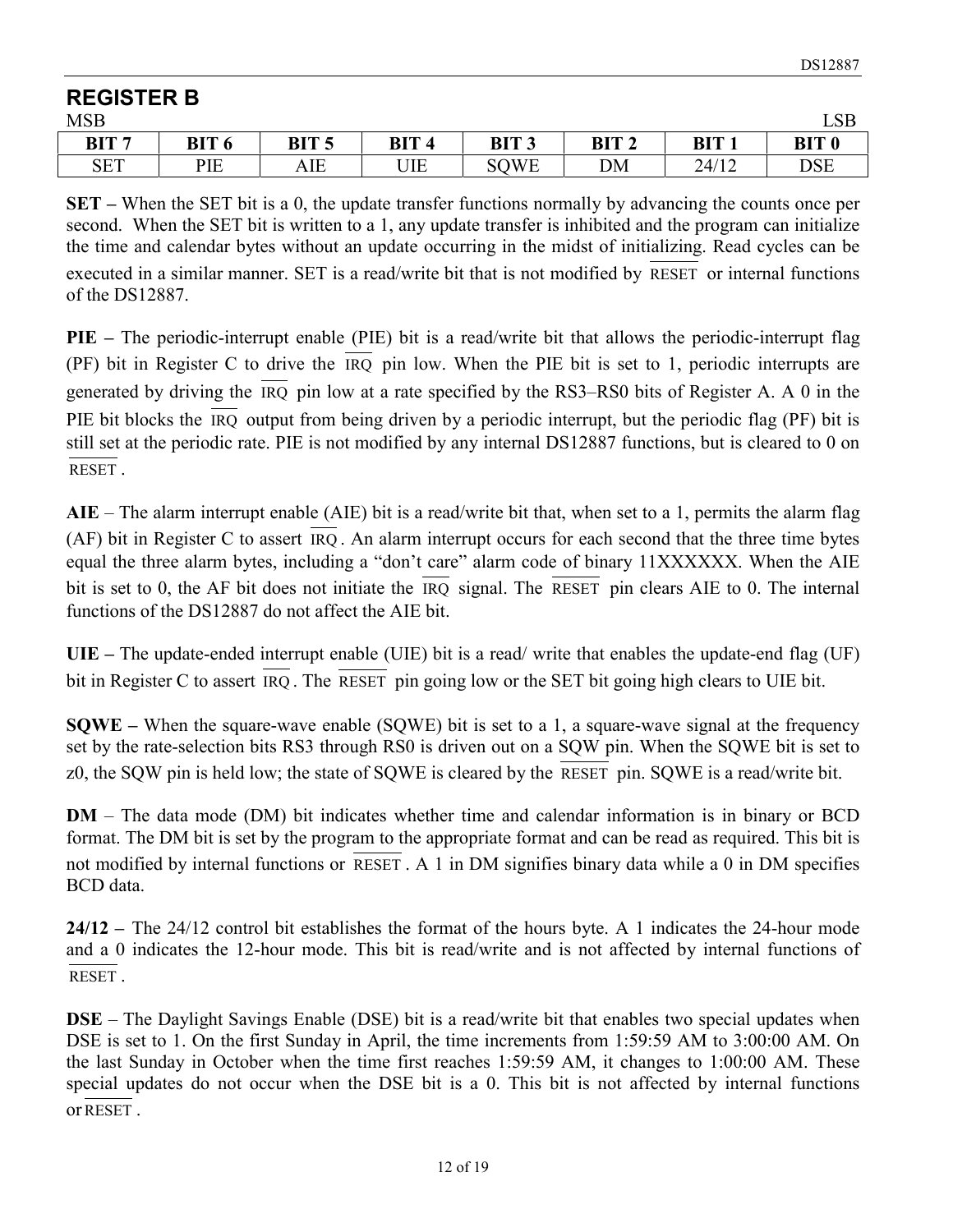| <b>REGISTER C</b> |              |                  |                  |                  |                  |                  |  |
|-------------------|--------------|------------------|------------------|------------------|------------------|------------------|--|
| <b>MSB</b>        |              |                  |                  |                  |                  |                  |  |
| BIT <sub>7</sub>  | <b>BIT 6</b> | BIT <sub>5</sub> | BIT <sub>4</sub> | BIT <sub>3</sub> | BIT <sub>2</sub> | BIT <sub>1</sub> |  |
| <b>IRQF</b>       | РF           | ΑF               | JF               |                  |                  |                  |  |

**IRQF–** The interrupt request flag (IRQF) bit is set to a 1 when one or more of the following are true:

| $PF = PIE = 1$ |
|----------------|
| $AF = AIE = 1$ |
| $UF = UIE = 1$ |

That is,  $IRQF = PF \times PIE + AF \times AIE + UF \times UIE$ .

Any time the IRQF bit is a 1, the IRQ pin is driven low. All flag bits are cleared after Register C is read by the program or when the RESET pin is low.

**PF–** The periodic-interrupt flag (PF) is a read-only bit that is set to a 1 when an edge is detected on the selected tap of the divider chain. The RS3 through RS0 bits establish the periodic rate. PF is set to a 1 independent of the state of the PIE bit. When both PF and PIE are 1s, the IRQ signal is active and sets the IRQF bit. The PF bit is cleared by a RESET or a software read of Register C.

**AF–** A 1 in the alarm-interrupt flag (AF) bit indicates that the current time has matched the alarm time. If the AIE bit is also a 1, the IRQ pin goes low and a 1 appears in the IRQF bit. A RESET or a read of Register C clears AF.

**UF –** The update-ended interrupt flag (UF) bit is set after each update cycle. When the UIE bit is set to 1, the one in UF causes the IRQF bit to be a 1, which asserts the IRQ pin. UF is cleared by reading Register C or a RESET .

**BIT 0, BIT 1, BIT 2, BIT 3** – These are unused bits of the status Register C. These bits always read 0 and cannot be written.

| <b>REGISTER D</b> |              |                  |                  |                  |                  |                  |       |
|-------------------|--------------|------------------|------------------|------------------|------------------|------------------|-------|
| <b>MSB</b>        |              |                  |                  |                  |                  |                  | LSB   |
| BIT <sub>7</sub>  | <b>BIT 6</b> | BIT <sub>5</sub> | BIT <sub>4</sub> | BIT <sub>3</sub> | BIT <sub>2</sub> | BIT <sub>1</sub> | RIT O |
| VRT               |              |                  |                  |                  |                  |                  |       |

**VRT –** The valid RAM and time (VRT) bit is set to the 1 state prior to shipment. This bit is not writable and should always be a 1 when read. If a 0 is ever present, an exhausted internal lithium energy source is indicated and both the contents of the RTC data and RAM data are questionable. This bit is unaffected by RESET .

**BIT 6, BIT 5, BIT 4, BIT 3, BIT 2, BIT 1, BIT 0–** The remaining bits of Register D are not usable. They cannot be written and, when read, they always read 0.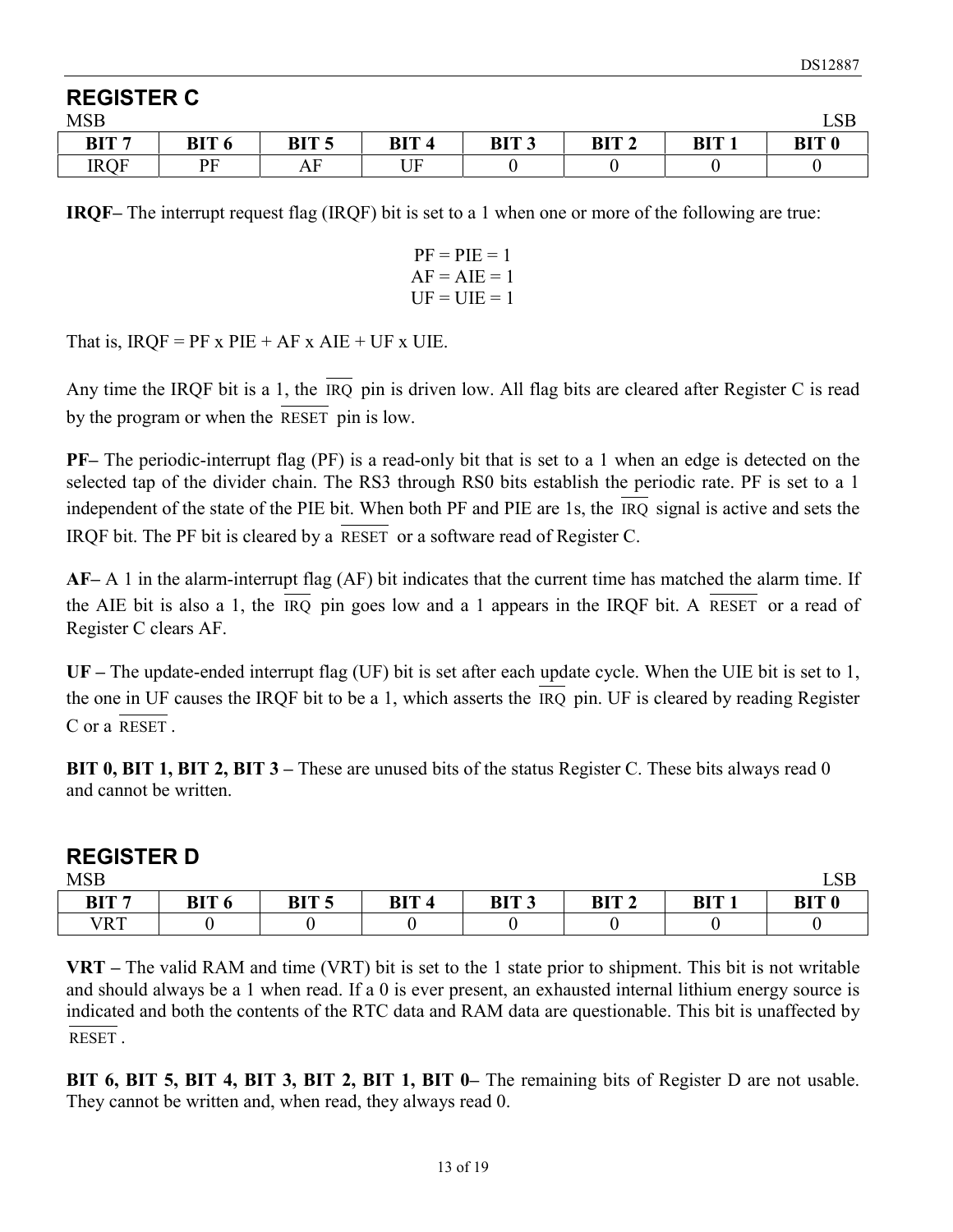#### **ABSOLUTE MAXIMUM RATINGS\***

Voltage Range on Any Pin Relative to Ground  $-0.3V$  to  $+7.0V$ Operating Temperature Range  $0^{\circ}$ C to +70 $^{\circ}$ C Storage Temperature Range  $-40^{\circ}$ C to  $+70^{\circ}$ C Soldering Temperature See IPC/JEDEC J-STD-020A (Note 7)

*\*This is a stress rating only and functional operation of the device at these or any other conditions beyond those indicated in the operation sections of this specification is not implied. Exposure to absolute maximum rating conditions for extended periods of time can affect reliability.*

### **RECOMMENDED DC OPERATING CONDITIONS**  $(T_A = 0^{\circ}C \text{ to } +70^{\circ}C)$

| <b>PARAMETER</b>            | <b>SYMBOL</b> | <b>MIN</b>                                | <b>TYP</b> | <b>MAX</b>     | <b>UNITS</b> | <b>NOTES</b> |
|-----------------------------|---------------|-------------------------------------------|------------|----------------|--------------|--------------|
| <b>Power Supply Voltage</b> | √ CC          | 4.1                                       | 5.0        |                |              |              |
| Input Logic 1               | $\rm V_{IH}$  | $\cap$ $\cap$<br>$\overline{\phantom{a}}$ |            | $V_{CC}$ + 0.3 |              |              |
| Input Logic 0               |               | $-0.3$                                    |            |                |              |              |

#### **DC ELECTRICAL CHARACTERISTICS**  $(V_{CC} = 4.5 \text{ to } 5.5V, 0^{\circ}\text{C to } +70^{\circ}\text{C})$

| <b>PARAMETER</b>      | <b>SYMBOL</b> | <b>MIN</b> | <b>TYP</b> | <b>MAX</b> | <b>UNITS</b> | <b>NOTES</b> |
|-----------------------|---------------|------------|------------|------------|--------------|--------------|
| Power Supply Current  | $I_{\rm CC1}$ |            | −          | 15         | mA           |              |
| Input Leakage         | $I_{\rm IL}$  | $-1.0$     |            | $+1.0$     | μA           |              |
| I/O Leakage           | $I_{LO}$      | $-1.0$     |            | $+1.0$     | μA           |              |
| <b>Input Current</b>  | $I_{MOT}$     | $-1.0$     |            | $+500$     | μA           |              |
| Output at 2.4V        | $I_{OH}$      | $-1.0$     |            |            | mA           |              |
| Output at 0.4V        | $I_{OL}$      |            |            | 4.0        | mA           |              |
| Write Protect Voltage | $V_{TP}$      | 4.0        | 4.25       | 4.5        |              |              |

#### **CAPACITANCE**  $(T_A = +25^{\circ}C)$

| <b>PARAMETER</b>          | <b>SYMBOL</b> | <b>MIN</b> | <b>TYP</b> | MAX | <b>INITS</b> | <b>NOTES</b> |
|---------------------------|---------------|------------|------------|-----|--------------|--------------|
| Input Capacitance         | $\cup$ IN     |            |            |     | DF           |              |
| <b>Output Capacitance</b> | $\sim$ OUT    |            |            |     | рF           |              |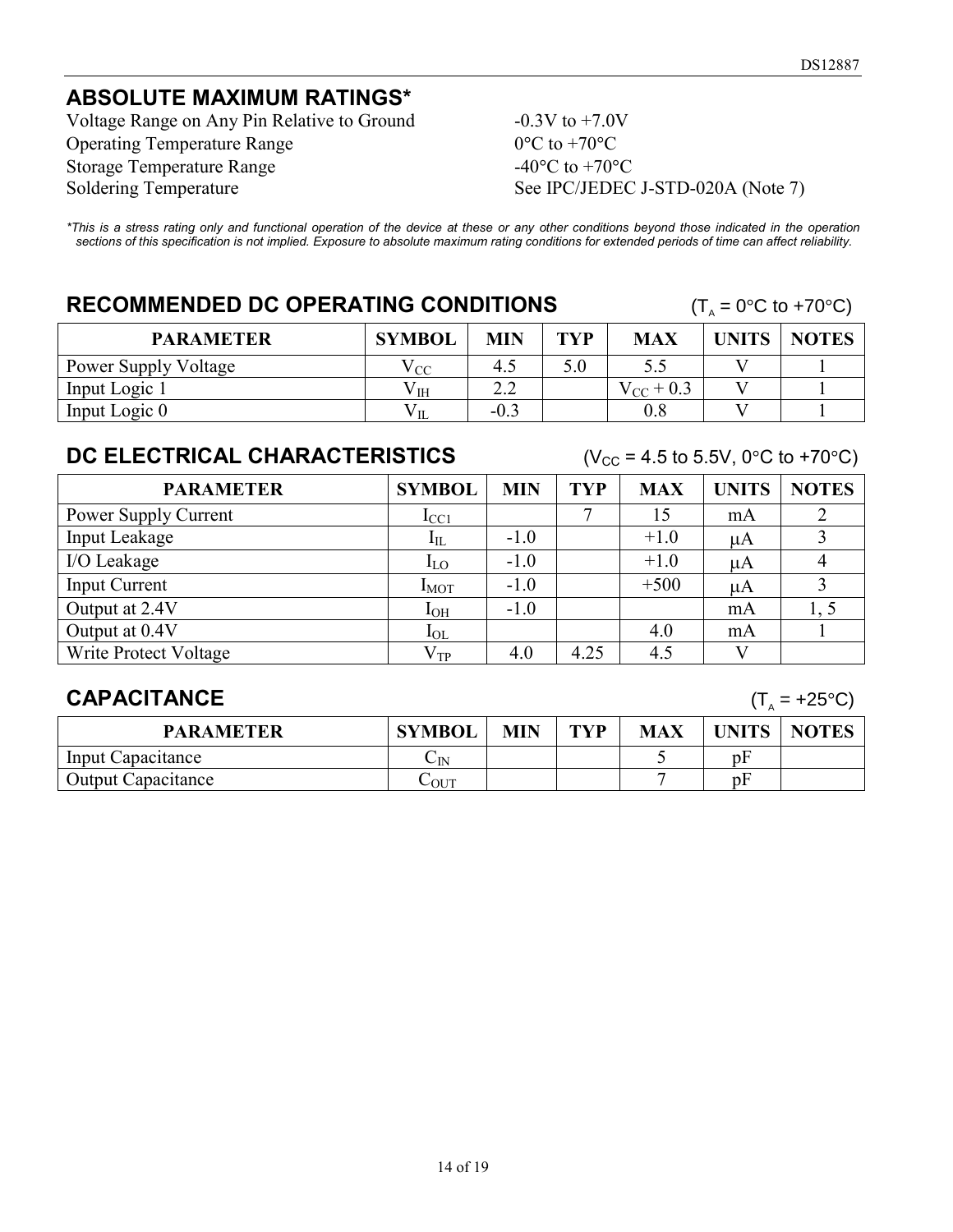| AC ELECTRICAL CHARACTERISTICS              |                             |            | $(V_{cc} = 4.5V \text{ to } 5.5V, 0^{\circ}C \text{ to } +70^{\circ}C)$ |                |              |              |
|--------------------------------------------|-----------------------------|------------|-------------------------------------------------------------------------|----------------|--------------|--------------|
| <b>PARAMETER</b>                           | <b>SYMBOL</b>               | <b>MIN</b> | <b>TYP</b>                                                              | <b>MAX</b>     | <b>UNITS</b> | <b>NOTES</b> |
| Cycle Time                                 | $t_{CYC}$                   | 385        |                                                                         | DC             | ns           |              |
| Pulse Width, DS/E Low or RD/WR High        | $\mathrm{PW}_{\mathrm{EL}}$ | 150        |                                                                         |                | ns           |              |
| Pulse Width, DS/E High or RD/WR Low        | PW <sub>EH</sub>            | 125        |                                                                         |                | ns           |              |
| Input Rise and Fall Time                   | $t_R$ , $t_F$               |            |                                                                         | 30             | ns           |              |
| R/W Hold Time                              | $t_{RWH}$                   | 10         |                                                                         |                | ns           |              |
| R/W Setup Time Before DS/E                 | t <sub>RWS</sub>            | 50         |                                                                         |                | ns           |              |
| Chip-Select Setup Time Before DS, WR,      | $t_{\rm CS}$                | 20         |                                                                         |                | ns           |              |
| or RD                                      |                             |            |                                                                         |                |              |              |
| Chip-Select Hold Time                      | $t_{CH}$                    | $\theta$   |                                                                         |                | ns           |              |
| Read-Data Hold Time                        | $t_{\rm DHR}$               | 10         |                                                                         | 80             | ns           |              |
| Write-Data Hold Time                       | $t_{DHW}$                   | $\theta$   |                                                                         |                | ns           |              |
| Muxed Address Valid Time to AS/ALE<br>Fall | $t_{\rm ASL}$               | 30         |                                                                         |                | ns           |              |
| Muxed Address Hold Time                    | $t_{\rm AHL}$               | 10         |                                                                         |                | ns           |              |
| Delay Time DS/E to AS/ALE Rise             | $t_{ASD}$                   | 20         |                                                                         |                | ns           |              |
| Pulse Width AS/ALE High                    | $PW_{ASH}$                  | 60         |                                                                         |                | ns           |              |
| Delay Time, AS/ALE to DS/E Rise            | $t_{ASED}$                  | 40         |                                                                         |                | ns           |              |
| Output Data Delay Time From DS/E or        | $t_{\rm DDR}$               | 20         |                                                                         | 120            | ns           | 6            |
| RD                                         |                             |            |                                                                         |                |              |              |
| Data Setup Time                            | $t_{DSW}$                   | 100        |                                                                         |                | ns           |              |
| <b>Reset Pulse Width</b>                   | $t_{RWL}$                   | 5          |                                                                         |                | $\mu$ s      |              |
| IRQ Release from DS                        | $t_{IRDS}$                  |            |                                                                         | $\overline{2}$ | $\mu$ s      |              |
| IRQ Release from RESET                     | $t_{\rm{IRR}}$              |            |                                                                         | $\overline{2}$ | $\mu s$      |              |

#### **NOTES:**

- 1) All voltages are referenced to ground.
- 2) All outputs are open.
- 3) The MOT pin has an internal pulldown of  $20k\Omega$ .
- 4) Applies to the AD0–AD7 pins, the  $\overline{IRQ}$  pin, and the SQW pin when each is in the high-impedance state.
- 5) The IRQ pin is open drain.
- 6) Measured with a load as shown in Figure 4.
- 7) RTC modules can be successfully processed through conventional wave-soldering techniques as long as temperature exposure to the lithium energy source contained within does not exceed +85C. However, post-solder cleaning with water-washing techniques is acceptable, provided that ultrasonic vibration is not used to prevent damage to the crystal.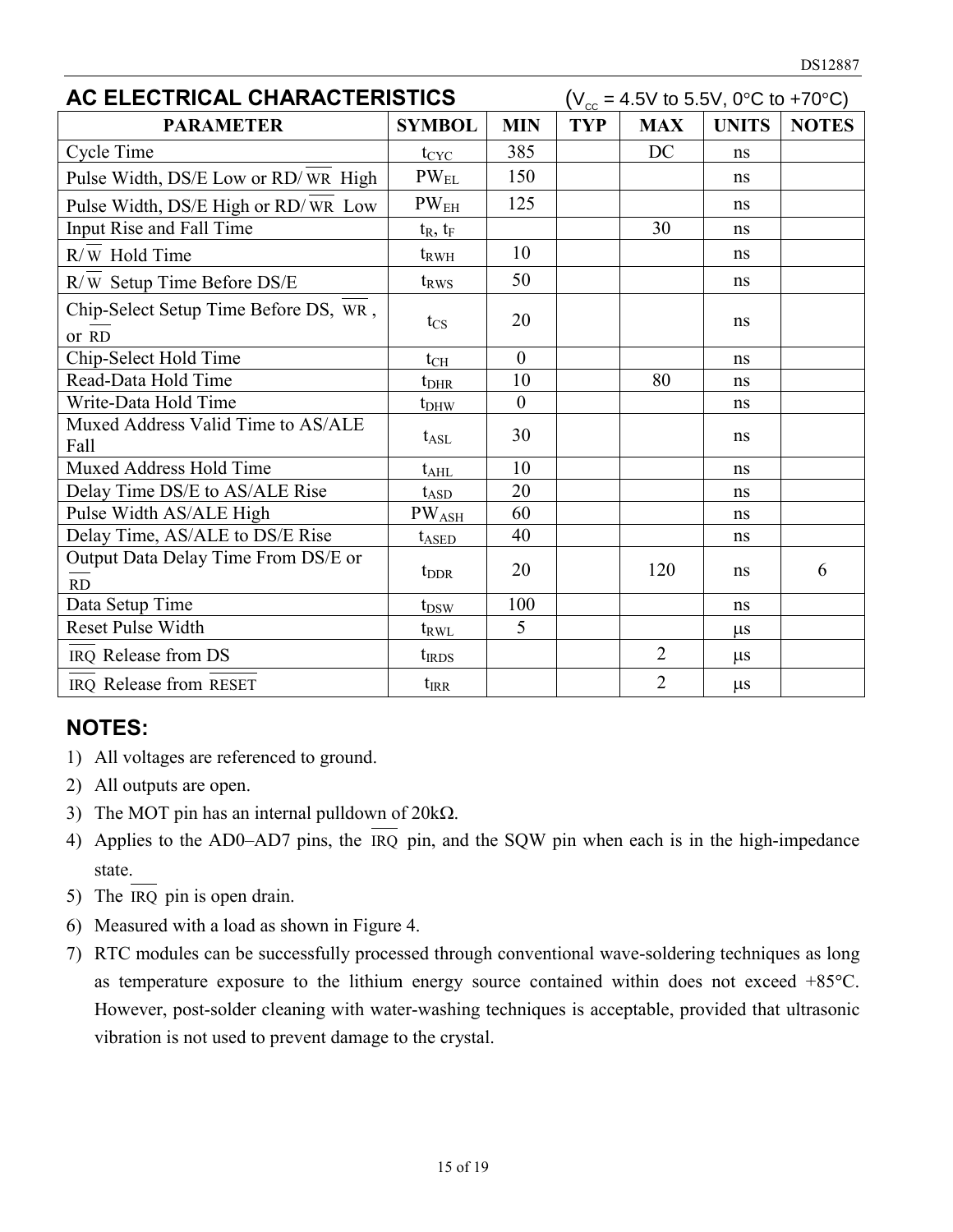### **Figure 4. OUTPUT LOAD**



# **Figure 5. BUS TIMING FOR MOTOROLA INTERFACE**

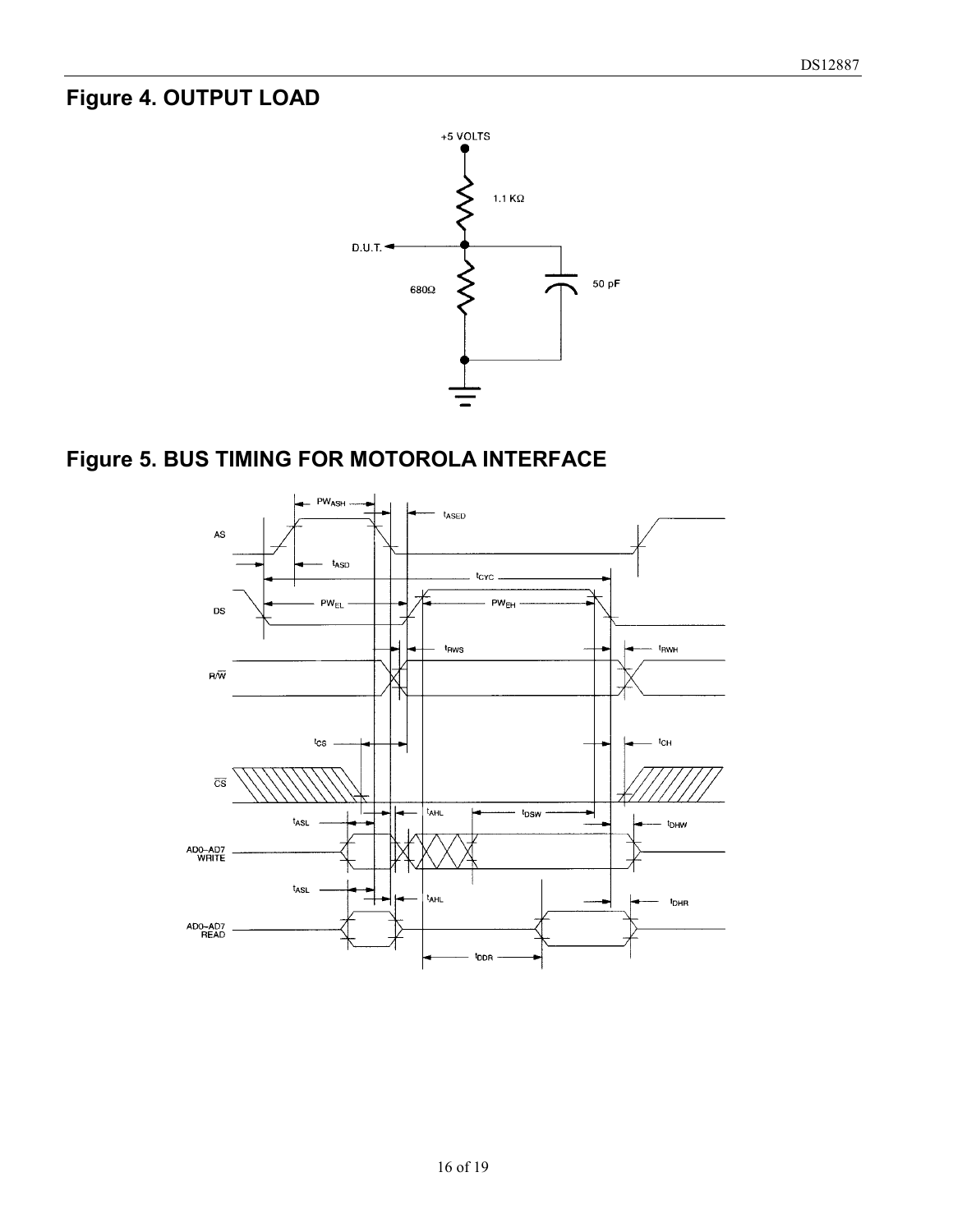# **Figure 6. BUS TIMING FOR INTEL INTERFACE WRITE CYCLE**



### **Figure 7. BUS TIMING FOR INTEL INTERFACE READ CYCLE**

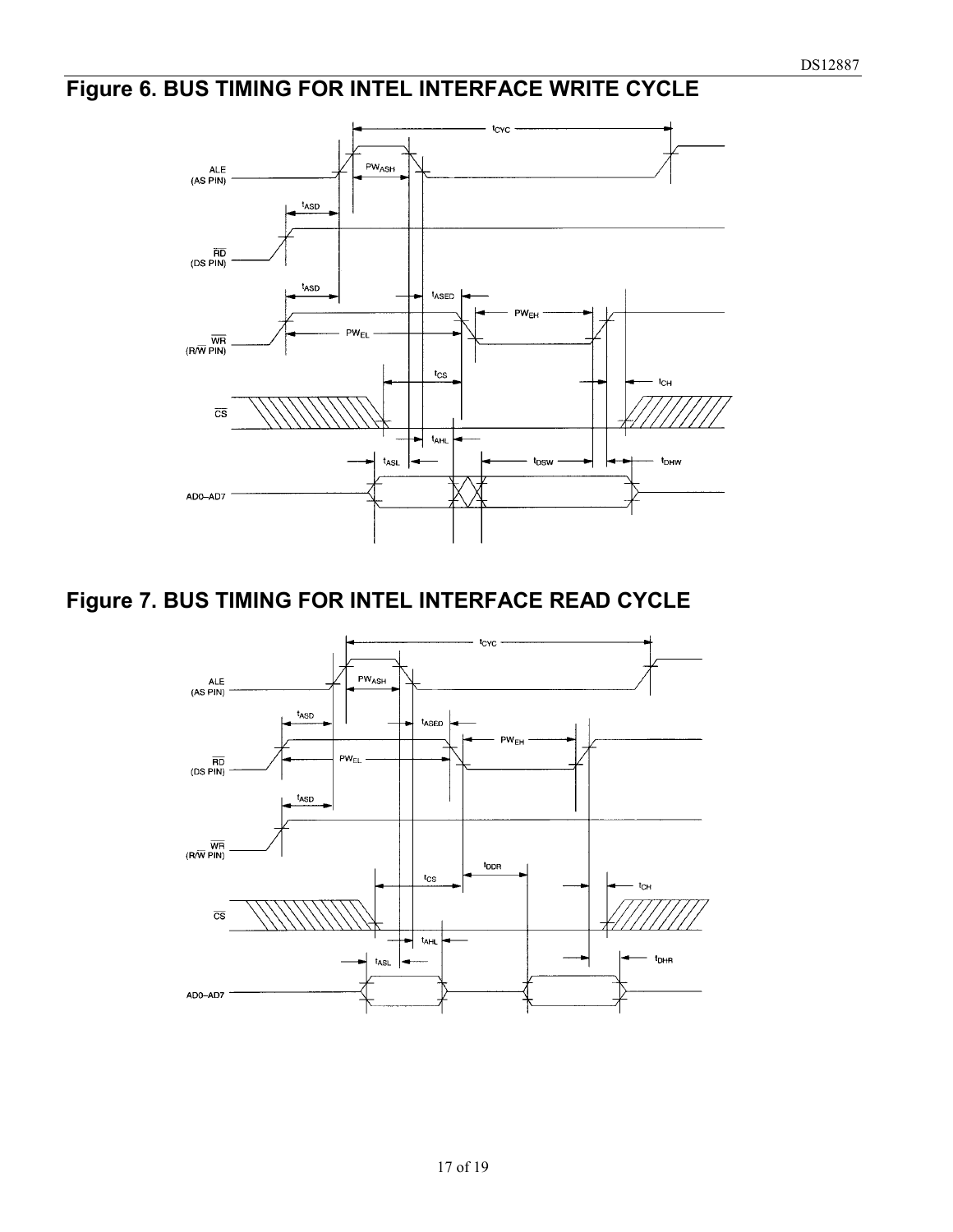# **Figure 8. IRQ RELEASE DELAY TIMING**